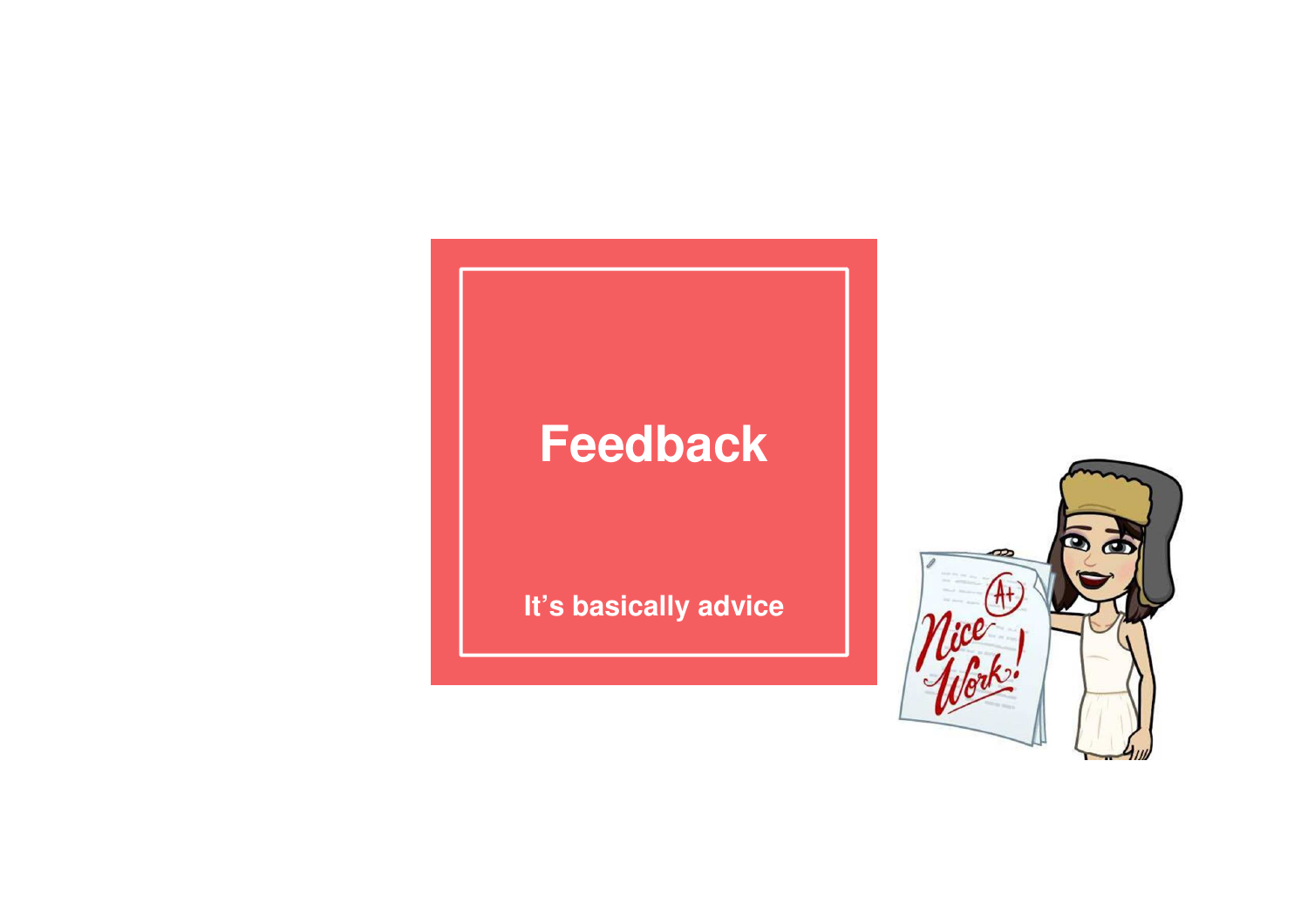### **Who Can Use Feedback?**

Everyone, in all parts of life.School, sports, work, projects

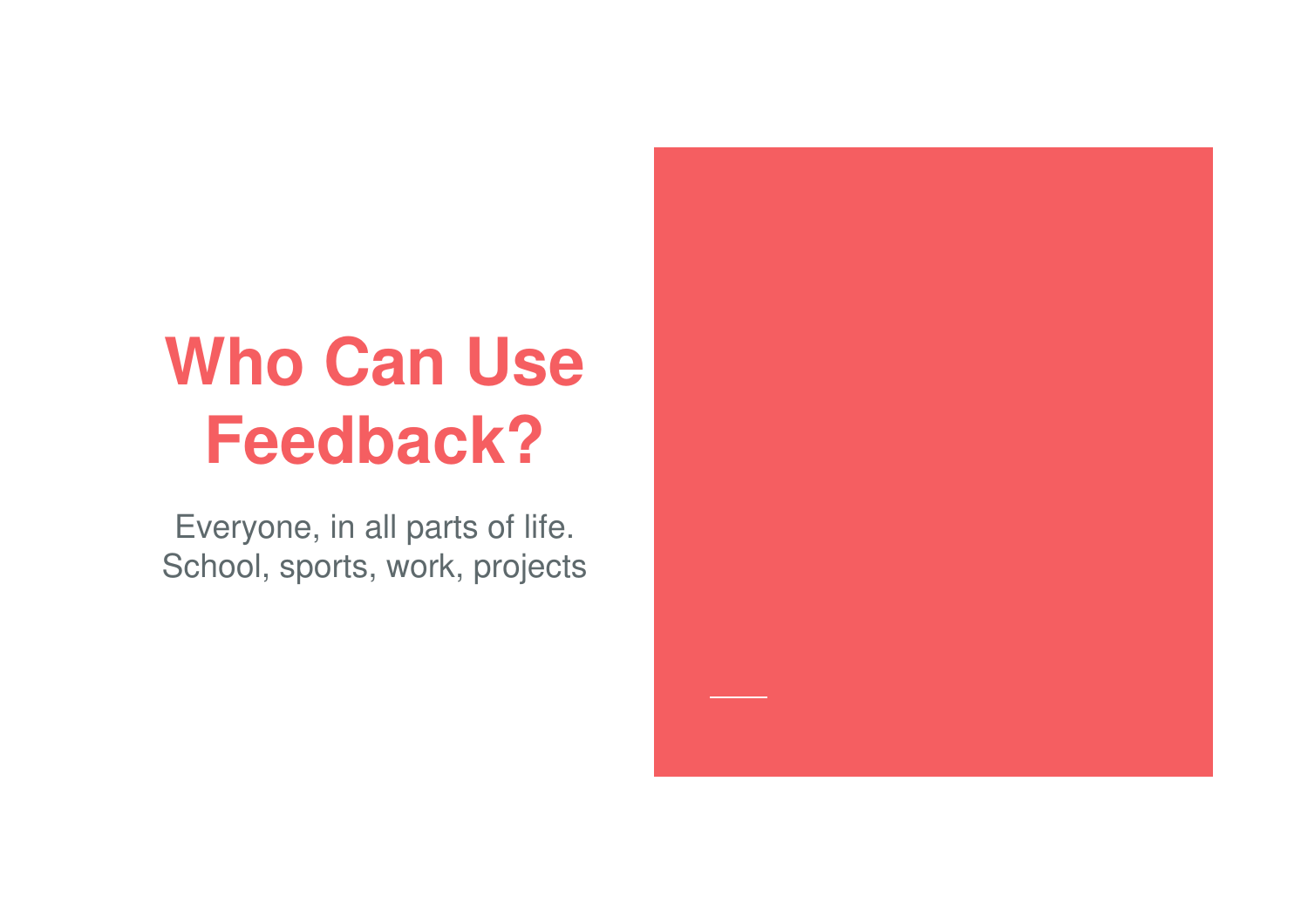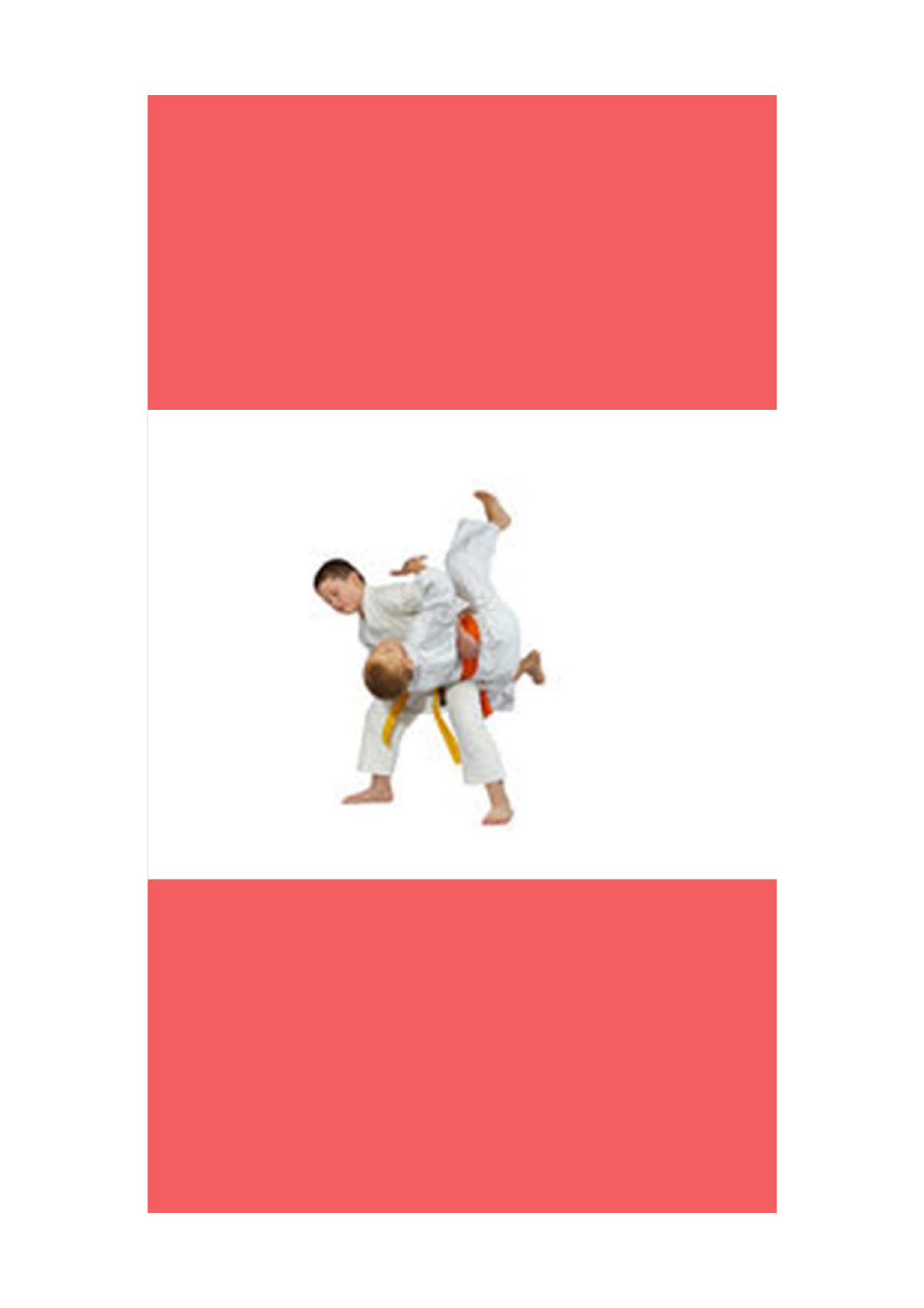# So, where can I get some of this sweet feedback from?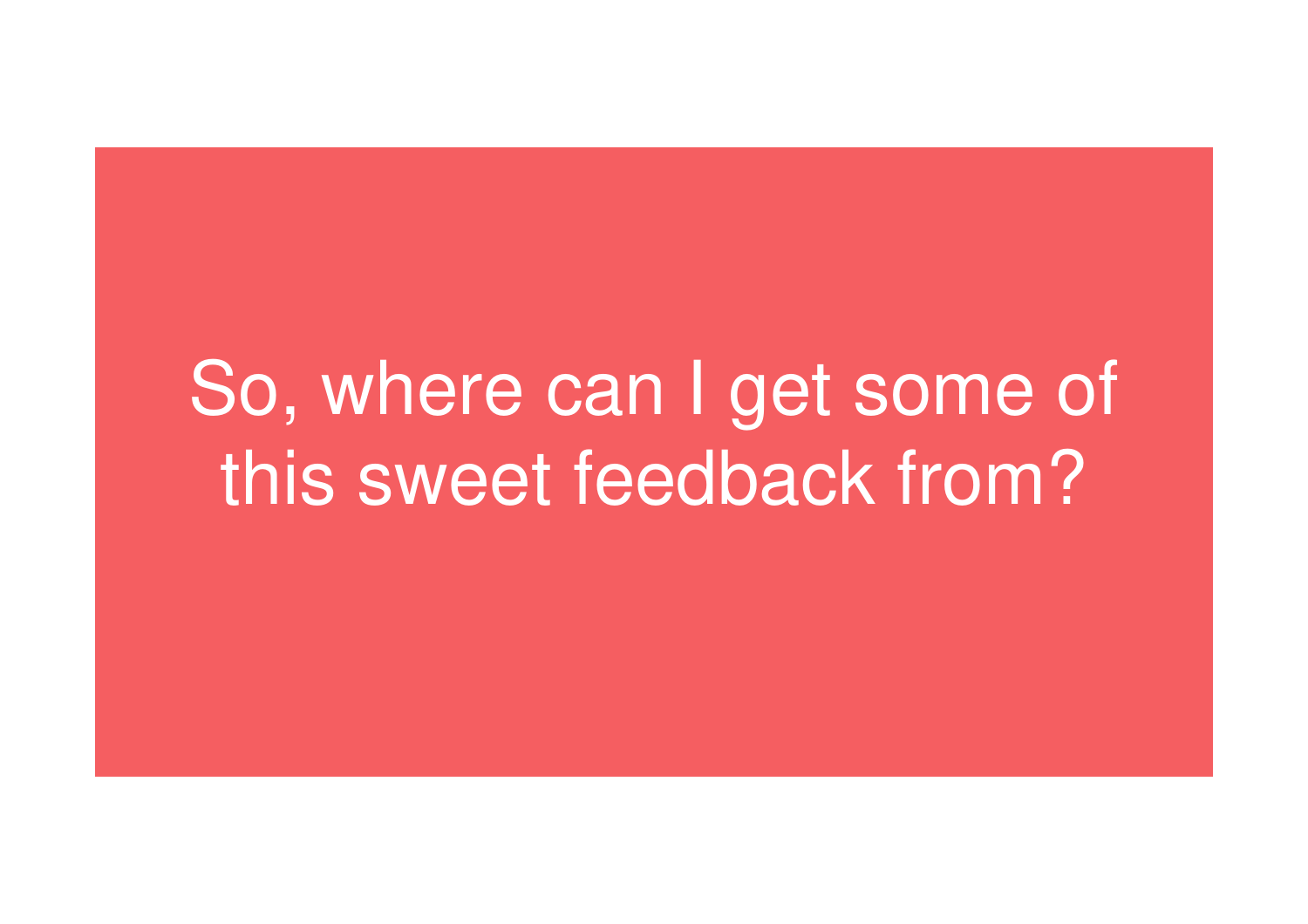

- Teacher or Coach
- Your friends and classmates
- Yourself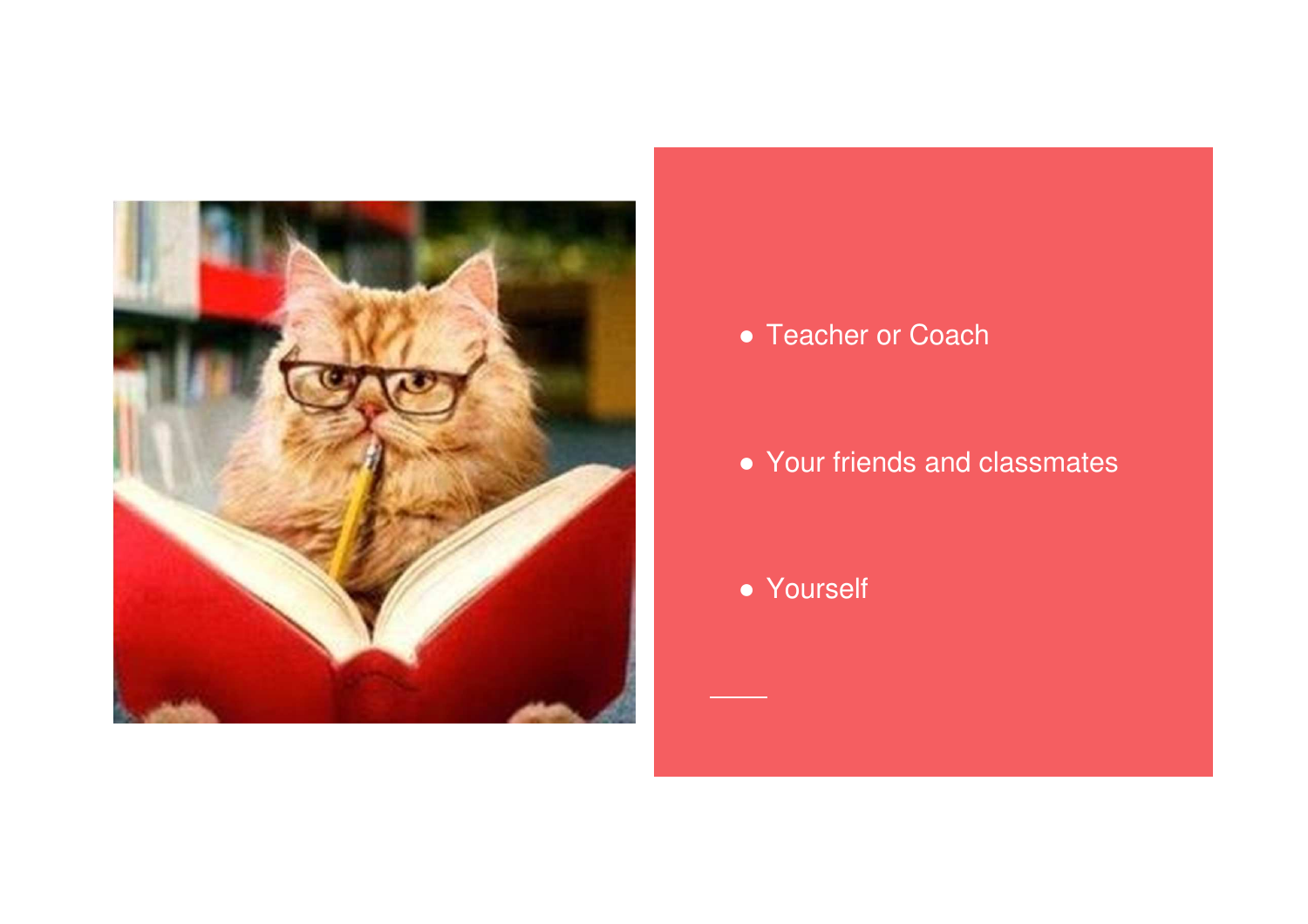# How do I make the best use of feedback?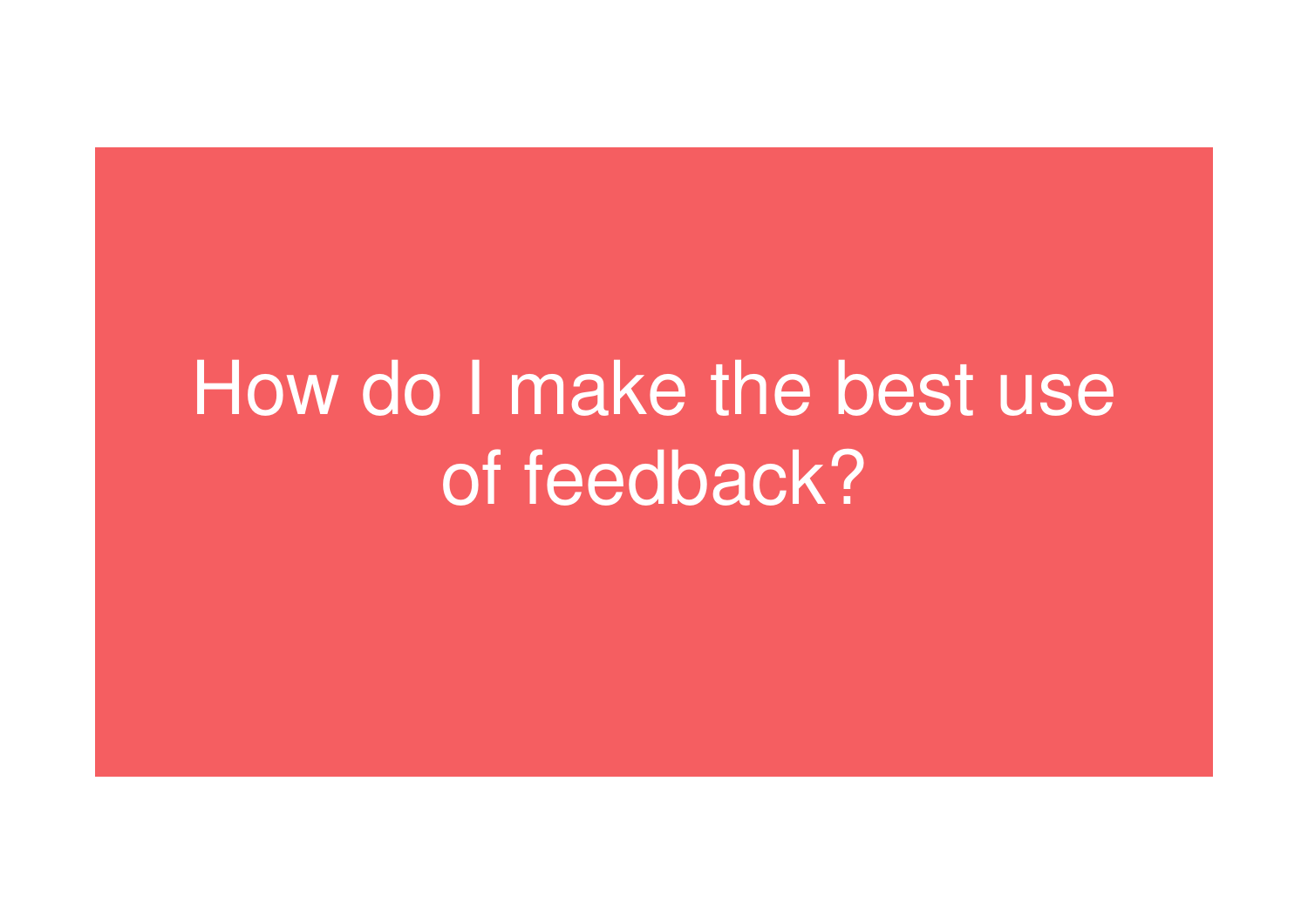

- Make an effort to listen to what is being said, or watch what is being shown to you
- Don't be negative towards yourself!
- Make a note (mentally or real)
- Act on it, and keep practicing
- Check in to see if you're improving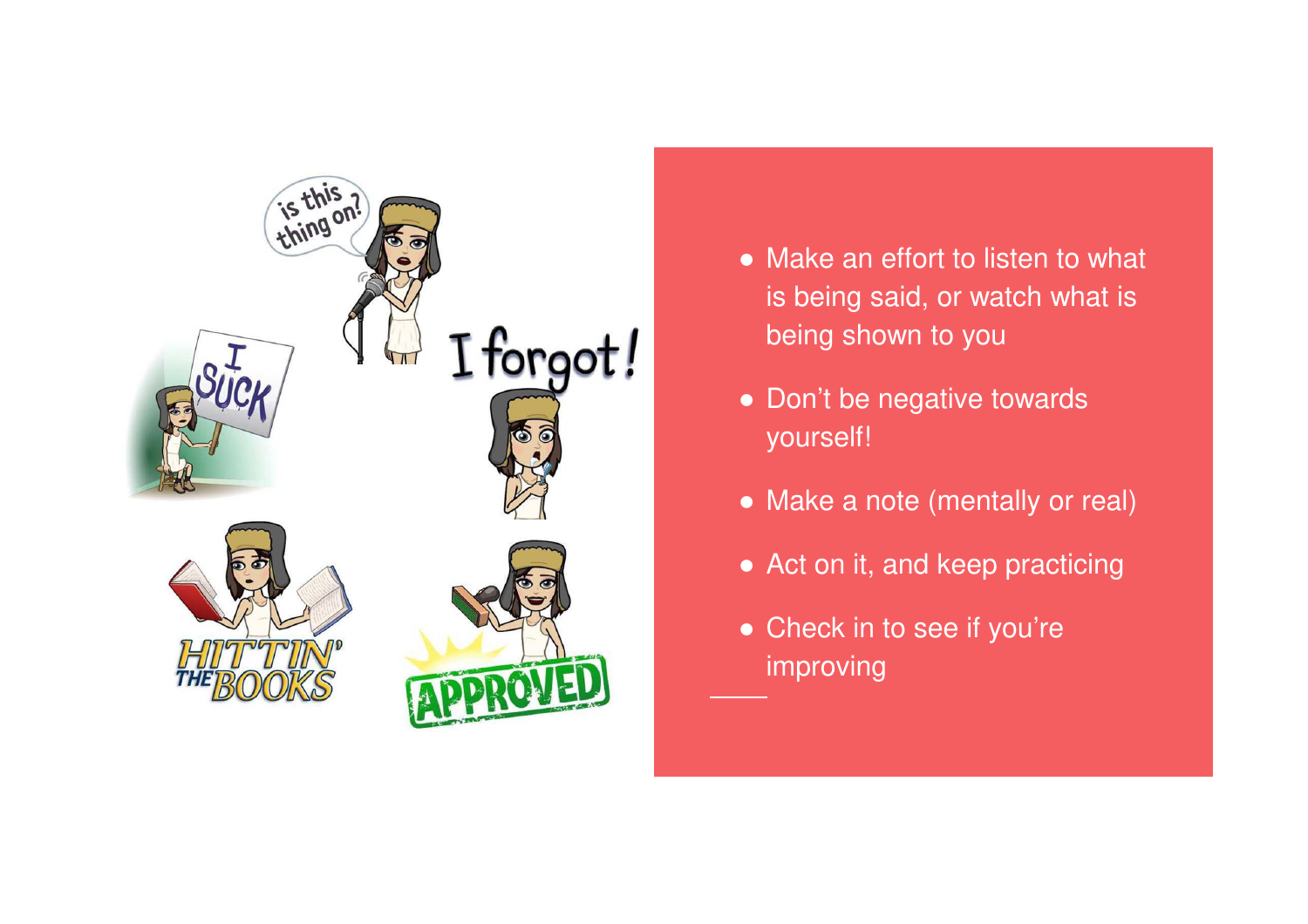### Feedback in Maths

- How to recognise it
- The resources you have to act on it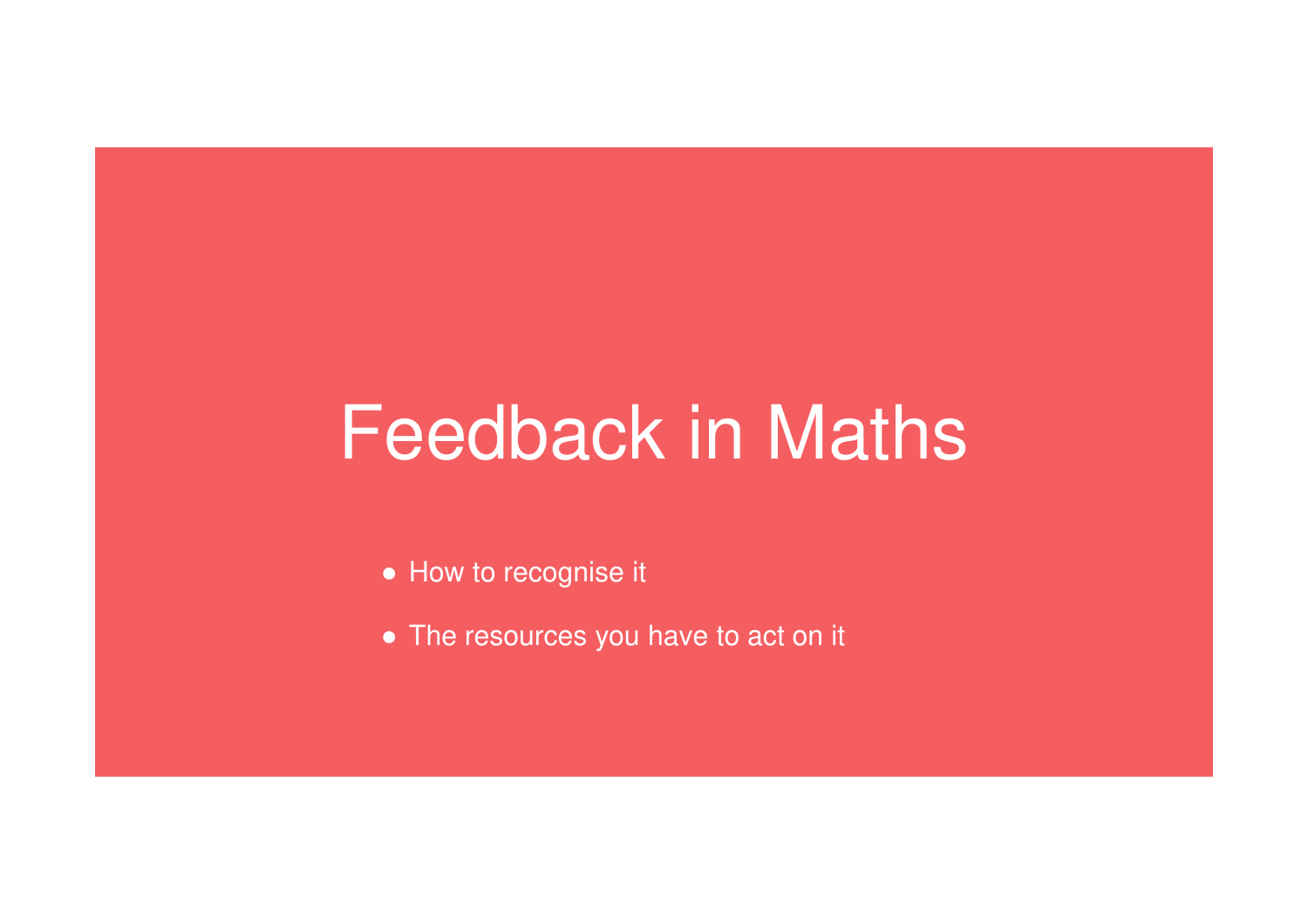#### **From Your Teacher**

An instruction to the whole class

Something they said to you during a lesson

Something written in your jotter/homework

Results of an assessment/homework marking

Praise, positive feedback

Reports and Parents evenings

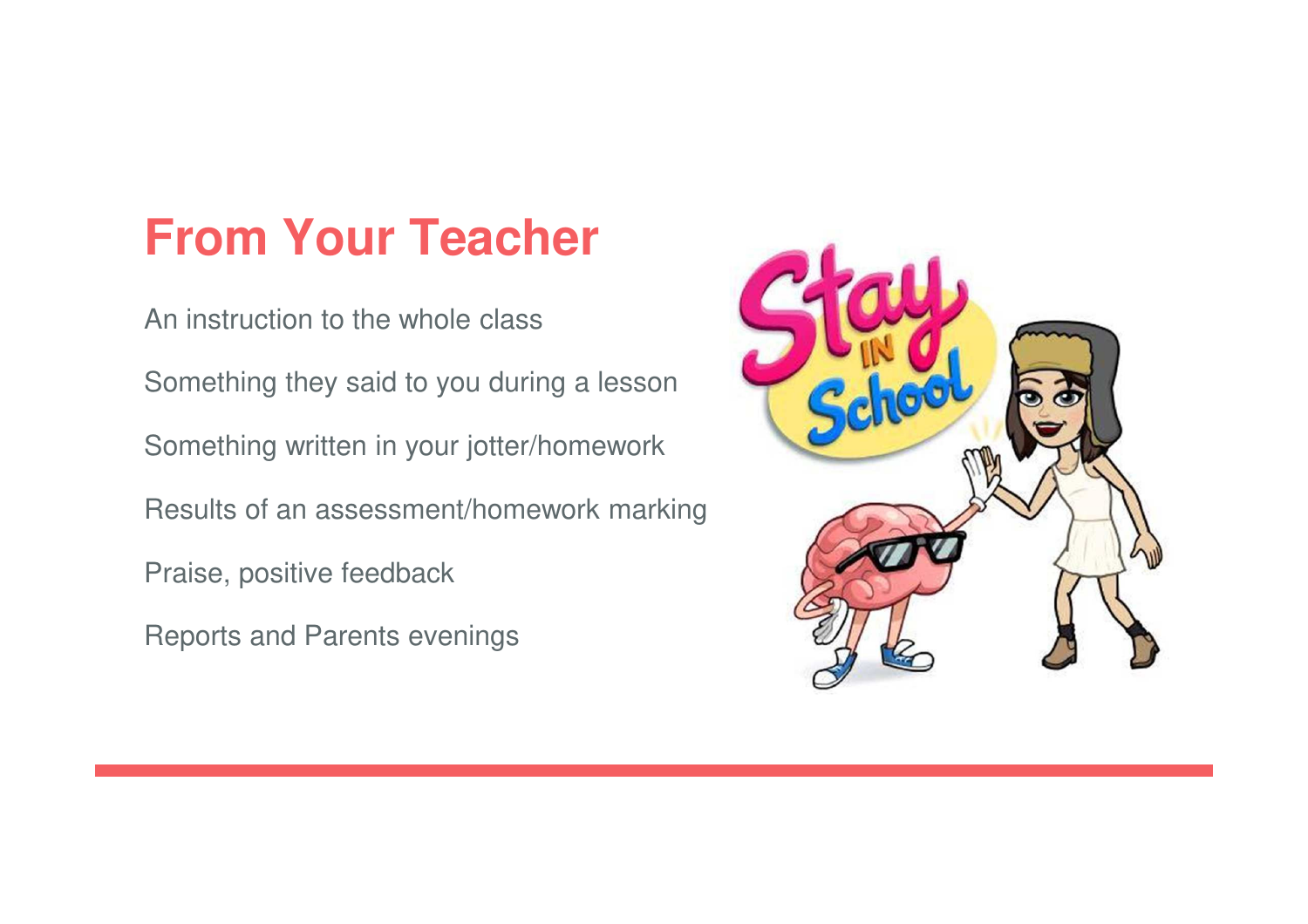#### **From Your Classmates**

Peer marking

- Comparing your work in class
- Working on a homework together
- Ask them to check your form

It doesn't actually help to compare scores because someone else's score doesn't give you any info on what you need to do. Try comparing your working with each other. What did they do differently?

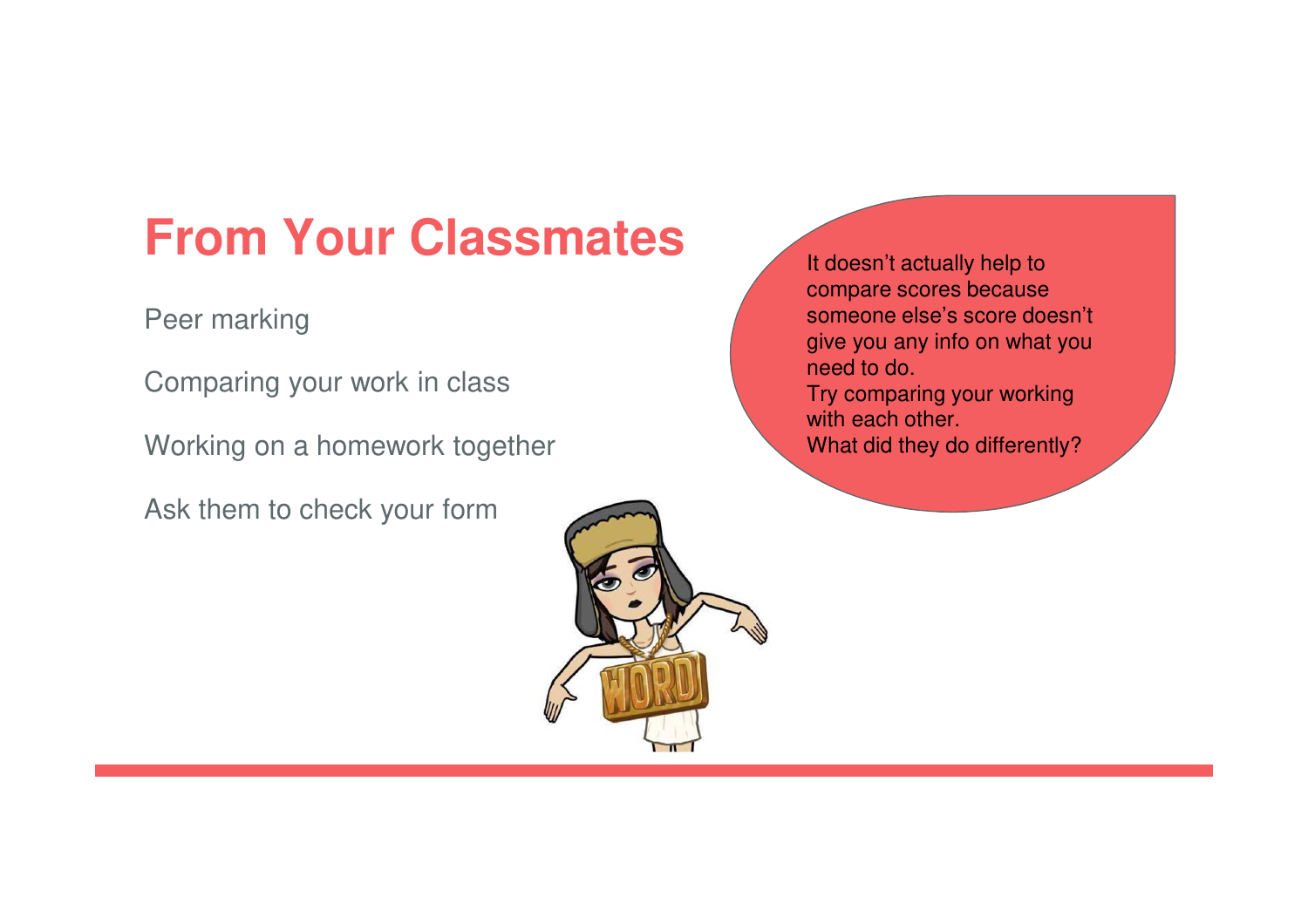#### **From Yourself**

When the teacher is talking to the whole class think about whether you do this

Check your answers at the back of the book

Check your working against notes or examples from your teacher

Look back through the questions you get wrong on Manga High/MyMaths

Try to recognise areas which you are unsure about and keep a note of them

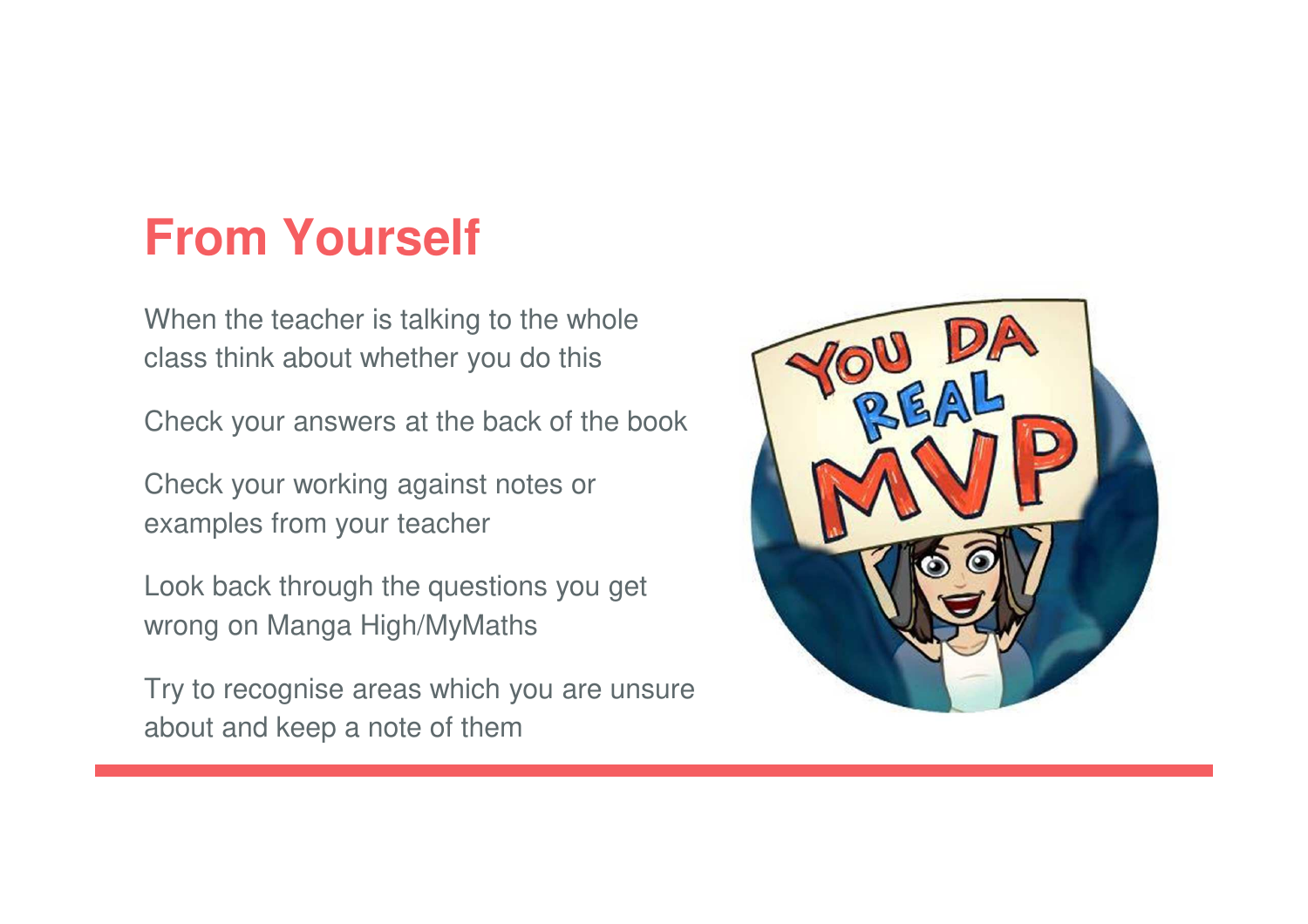## Acting on Feedback in Maths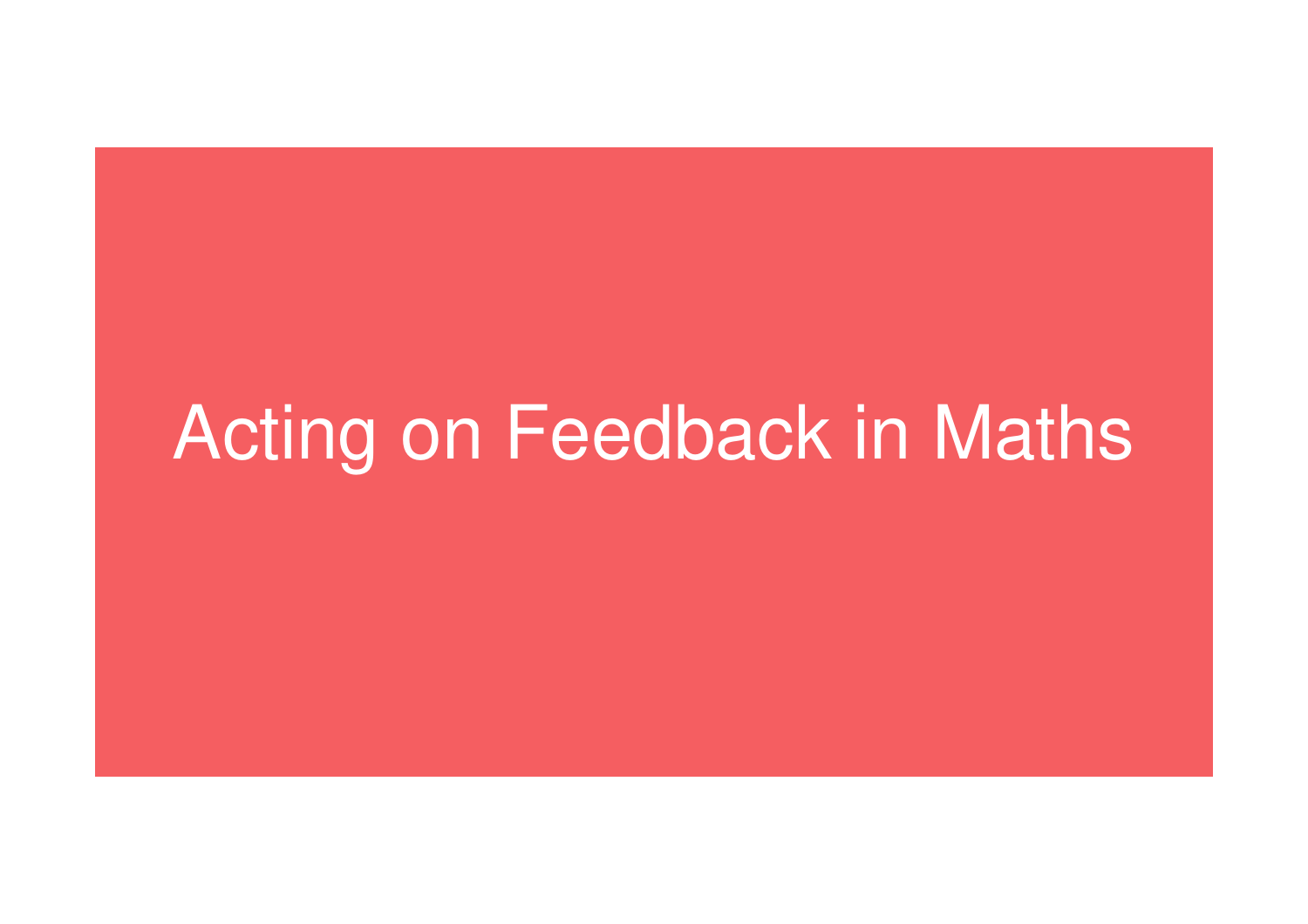#### **There are so many resources for you!**